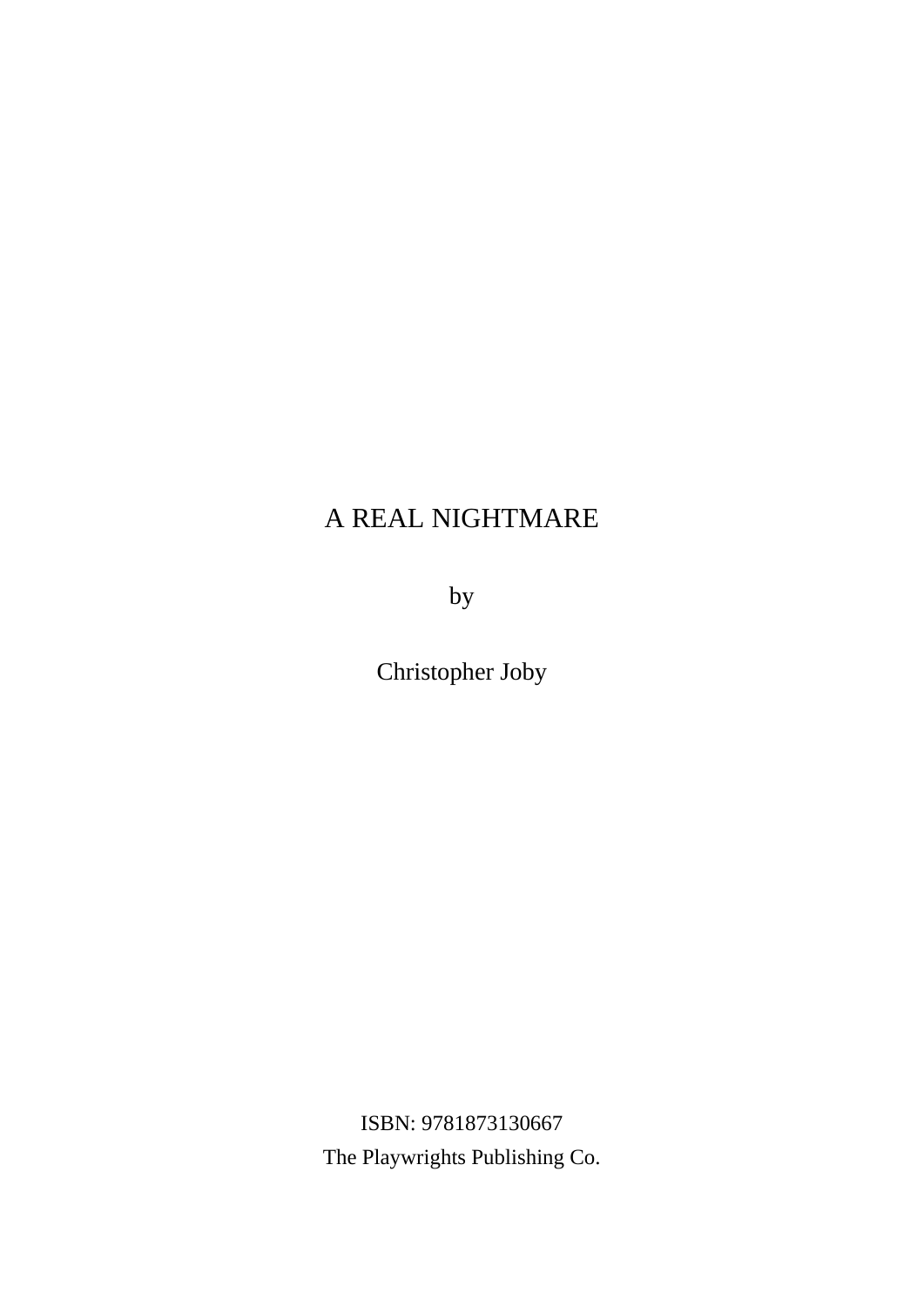Performances or readings of this play may not legally take place before an audience without a licence obtainable on application to:

> The Playwrights Publishing Co., 70 Nottingham Road, Burton Joyce, Nottingham, U.K., [44] (0)1159-313356 [playwrightspublishingco@yahoo.com](mailto:playwrightspublishingco@yahoo.com)

To avoid possible disappointment, application should be made, preferably in writing, as early as possible, stating: -

- (i) Name and address of applicant
- (ii) Name and address of Society;
- (iii) Name and address of theatre or hall where performance(s) would be held;
- (iv) Times and dates of performances.

A fee will be charged for this licence which must be paid prior to the first performance otherwise the licence is automatically cancelled and the performance becomes illegal.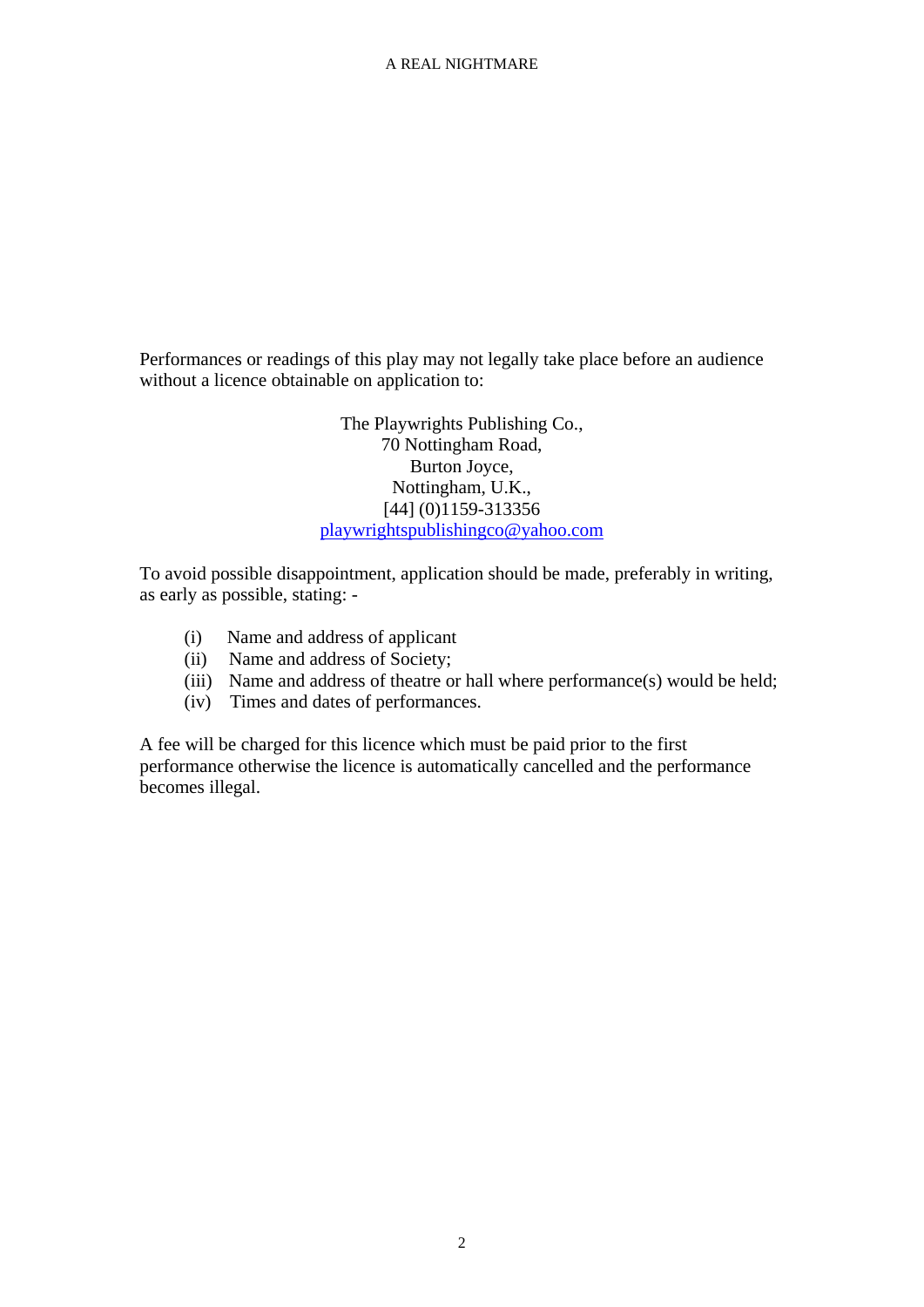# **CHARACTERS**

Gus……. a man in his thirties Ant……. a woman in her thirties Harry……. a middle-aged man Dave………a man in his forties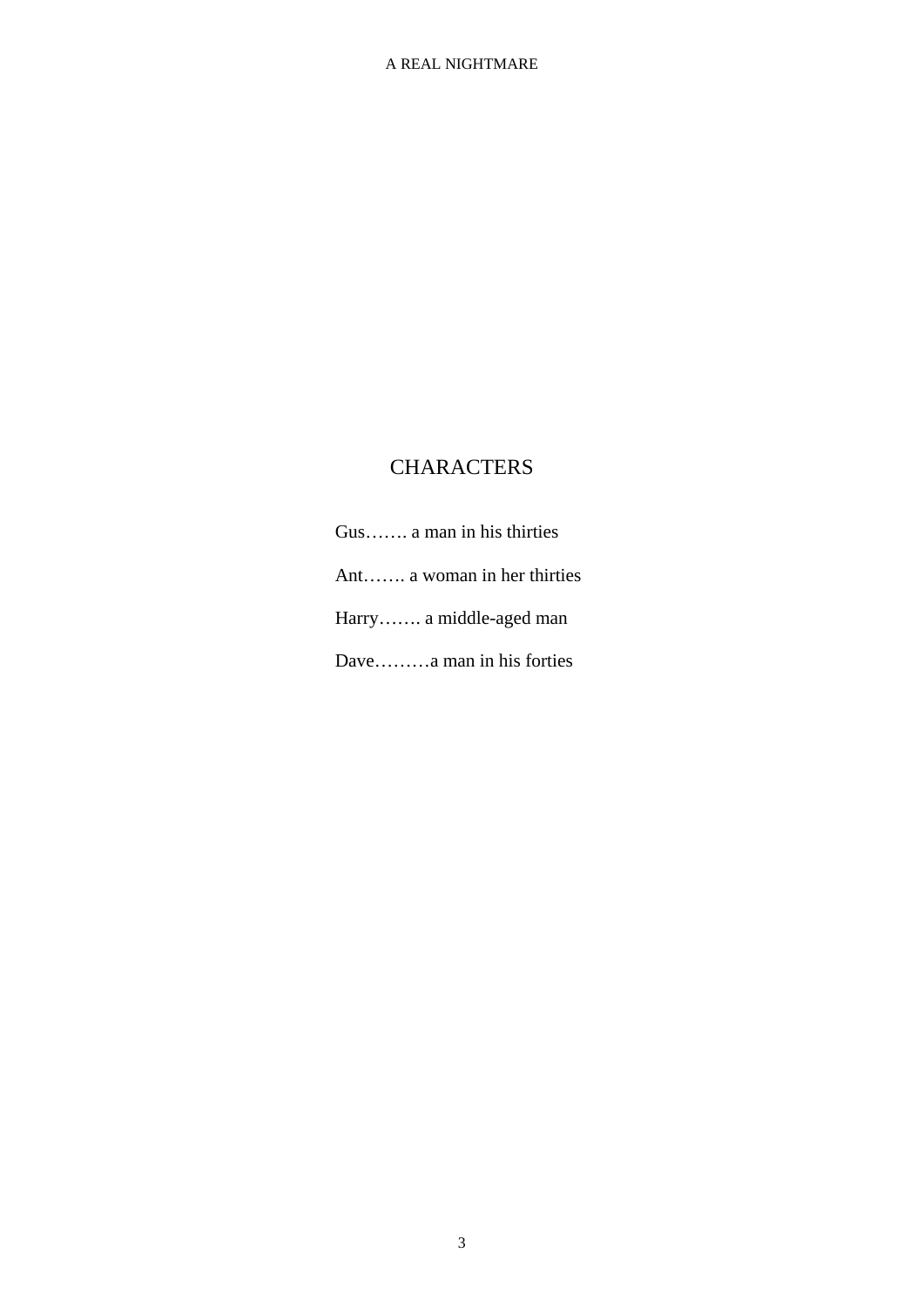(*The scene is a rehearsal room of an amateur dramatic society. Two sofas sit, side by side, facing the front in the middle of the stage, with a gap between them. There is a hook on the wall at the back between the sofas. There is one door, stage left. At the start of the play, the curtains at the front of the stage are closed. These are then opened slowly, with it looking as though Dave is pulling them across. As he does so, we see Ant taking a few steps forward to stand downstage centre, facing the audience, ideally with the front of her feet just over the edge of the front of the stage. Behind her Harry and Gus are moving the sofas slightly to angle them towards each other. They continue to do this whilst Ant speaks to Dave*).

Ant: Thanks.

- Dave: (*When he has pulled the curtains right across the stage he moves to stand next to Ant*). Not a problem.
- Ant: I don't know whose crazy idea it was to cut the rehearsal room in two with curtains, but I prefer us to rehearse with the curtains open.
- Dave: I think it was my idea.

Ant: Oh, sorry.

- Dave: No worries. I thought it would make the rehearsals feel more authentic, more like the real thing.
- Ant: Yer, though it's not quite, though, is it?
- Dave: Not quite what?
- Ant: The real thing.
- Dave: How do you mean?
- Ant: For one thing, we haven't got an audience, have we?

(*Gus and Harry have now finished arranging the sofas. Gus goes behind one of them and fetches a bag. This contains a few items of clothing. He moves around the stage, placing these at intervals on the floor. The bag also contains a mirror. He props this up against the wall stage right*).

Dave: True.

- Ant: Having said which, perhaps it's better if there isn't an audience.
- Dave: How do you mean?
- Ant: Well, you know, audiences. People coming in late, annoying others; someone forgets to turn their mobile phone off, so we get Michael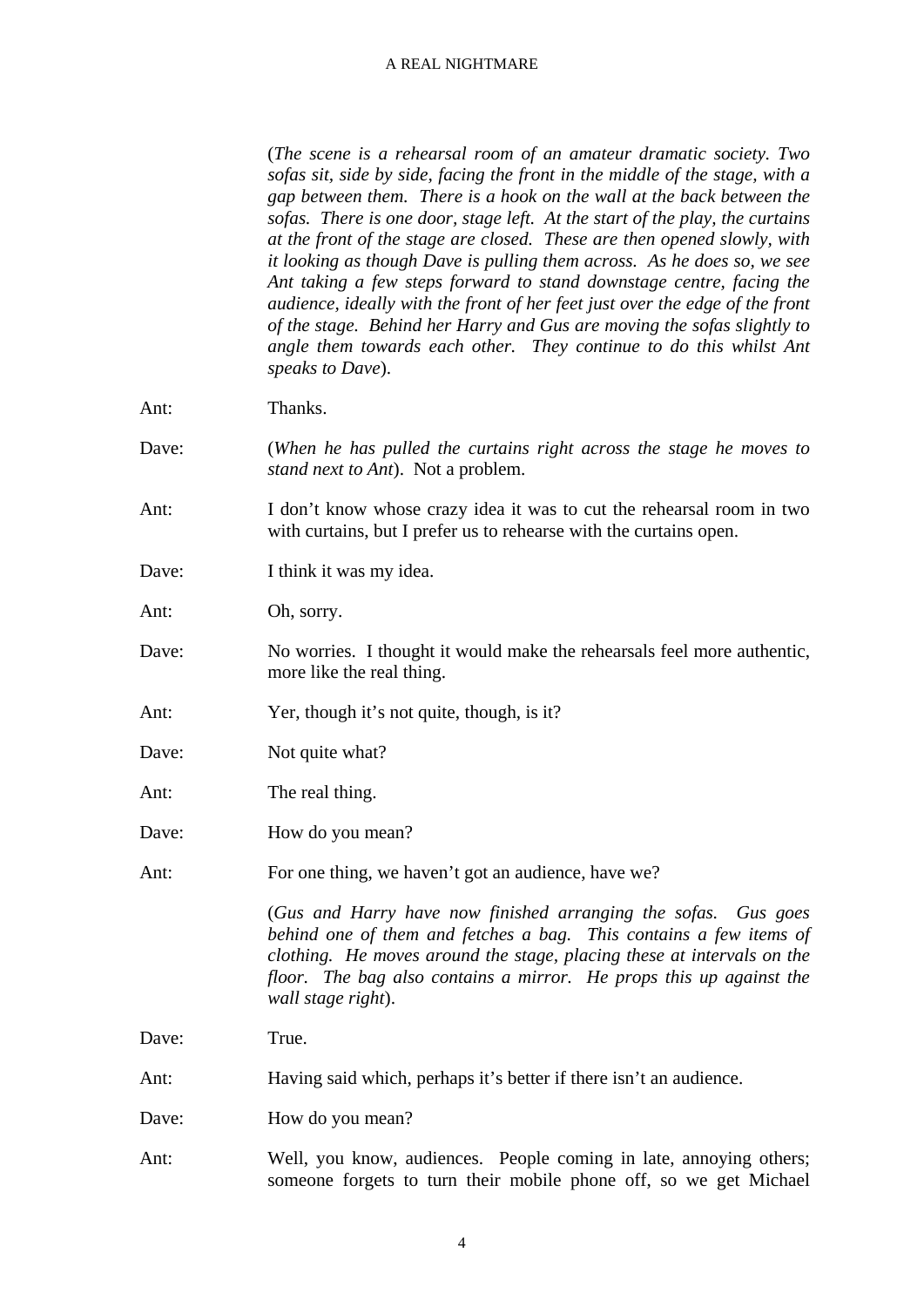Jackson's 'Thriller' blaring out as one actor is about to shoot another; someone crunching boiled sweets during a romantic moment on stage….

| Dave:                      | I guess it's better than in Shakespeare's time.                                                                                                                                    |
|----------------------------|------------------------------------------------------------------------------------------------------------------------------------------------------------------------------------|
| Ant:                       | How do you mean?                                                                                                                                                                   |
|                            | (Gus has finished putting clothes on the floor and gets out his mobile<br>phone to text someone. He starts to walk around the stage looking<br><i>intently at his phone</i> ).     |
| Dave:                      | Well, you know, the ones in the pit, farting and fornicating.                                                                                                                      |
| Ant:                       | And they don't do that now?                                                                                                                                                        |
| Dave:                      | (Looks forward for a moment). I don't think so. Anyway, you can't very<br>well have a play without an audience, can you? What if there's a funny<br>moment?                        |
| Ant:                       | (There is a moment's silence as Ant waits for Dave to continue). What?                                                                                                             |
| Dave:                      | Silence.                                                                                                                                                                           |
| Ant:                       | (Thinks briefly) Yes, I see. Perhaps I'm being too, what shall we say,<br>post-modern, or is that post-post modern. A play without an audience.<br>Now there's an idea. (Ponders). |
|                            | (Gus, still looking at his mobile phone now bumps into Ant. Ant nearly<br>falls over. If possible, she falls off the stage and then has to climb back<br>onto it).                 |
| Ant:                       | (As Gus bumps into her). Aah!                                                                                                                                                      |
| Gus:                       | Oh, sorry.                                                                                                                                                                         |
| Ant:                       | (To Gus). Look where you're going!                                                                                                                                                 |
| Gus:                       | Sorry, just texting someone.                                                                                                                                                       |
| Ant:                       | Can't you leave that till later? We need to get started now. Everyone<br>ready?                                                                                                    |
| Gus,<br>Dave<br>and Harry: | Yes.                                                                                                                                                                               |
| Ant:                       | Good. Let's begin then. (They exit through the door stage left).                                                                                                                   |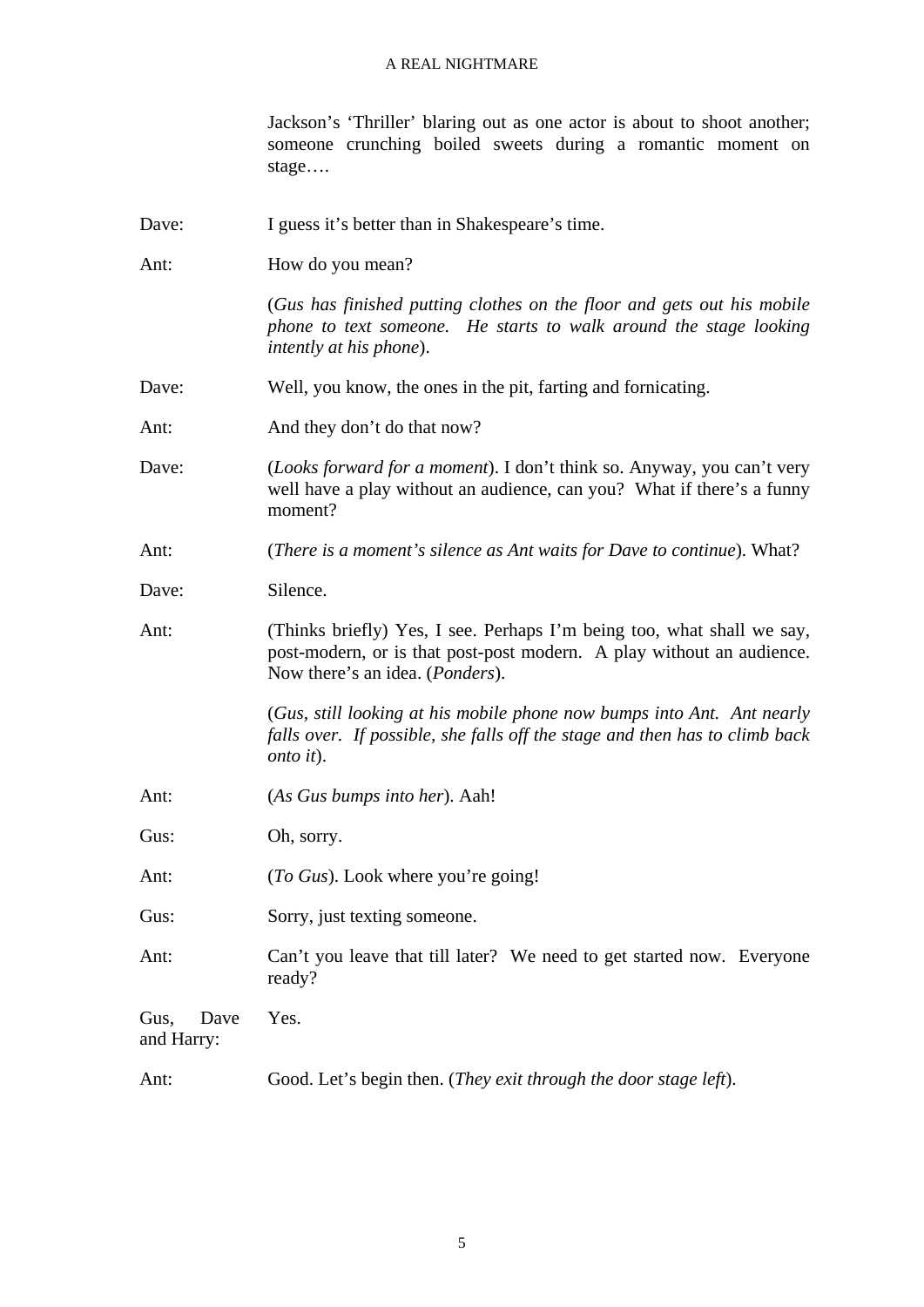(*No-one is on stage for a short while. Then Gus enters. He stops, looks around, goes downstage centre, looks at the sofas and then angles them slightly towards each other. He steps back, pauses, then returns the sofas to their original position. He steps back again, looks around and notices some chairs are missing. He exits and returns shortly with two chairs. He places them downstage left. He then goes downstage centre, pauses, composes himself, and speaks*).

Gus: (*In character with a Cockney accent*). Cold meat, radishes, cucumbers. Watercress. Roll mops.

(*Pause*.)

Hardboiled eggs.

(*Pause*.)

The lot.

(*Pause*.)

That'll get them nowhere.

(*Pause*. *At this point, Ant opens the door and sees Gus speaking. She is holding two shopping bags. She walks quietly towards Gus who does not notice her*).

They do all right.

(*Pause*.)

And he wants a cup of tea.

(*Pause*.)

That's past a joke, in my opinion.

(*Pause. During this pause, Ant interrupts Gus.*)

Ant: Gus.

Gus: (*Starts and turns round to Ant*). Ant. (*Comes out of character*). I mean, Ant. Hi. I didn't hear you come in.

Ant: What are you doing? Practising your lines?

Gus: No, I know them. I'm practising the pauses. It's not easy being silent, you know.

Ant: (*Puts down the shopping bags*). This should help. (*Ant embraces Gus and kisses him for several seconds*).

Gus: What was that for?

Ant: I've missed you.

Gus: I've missed you, too. Not here, though.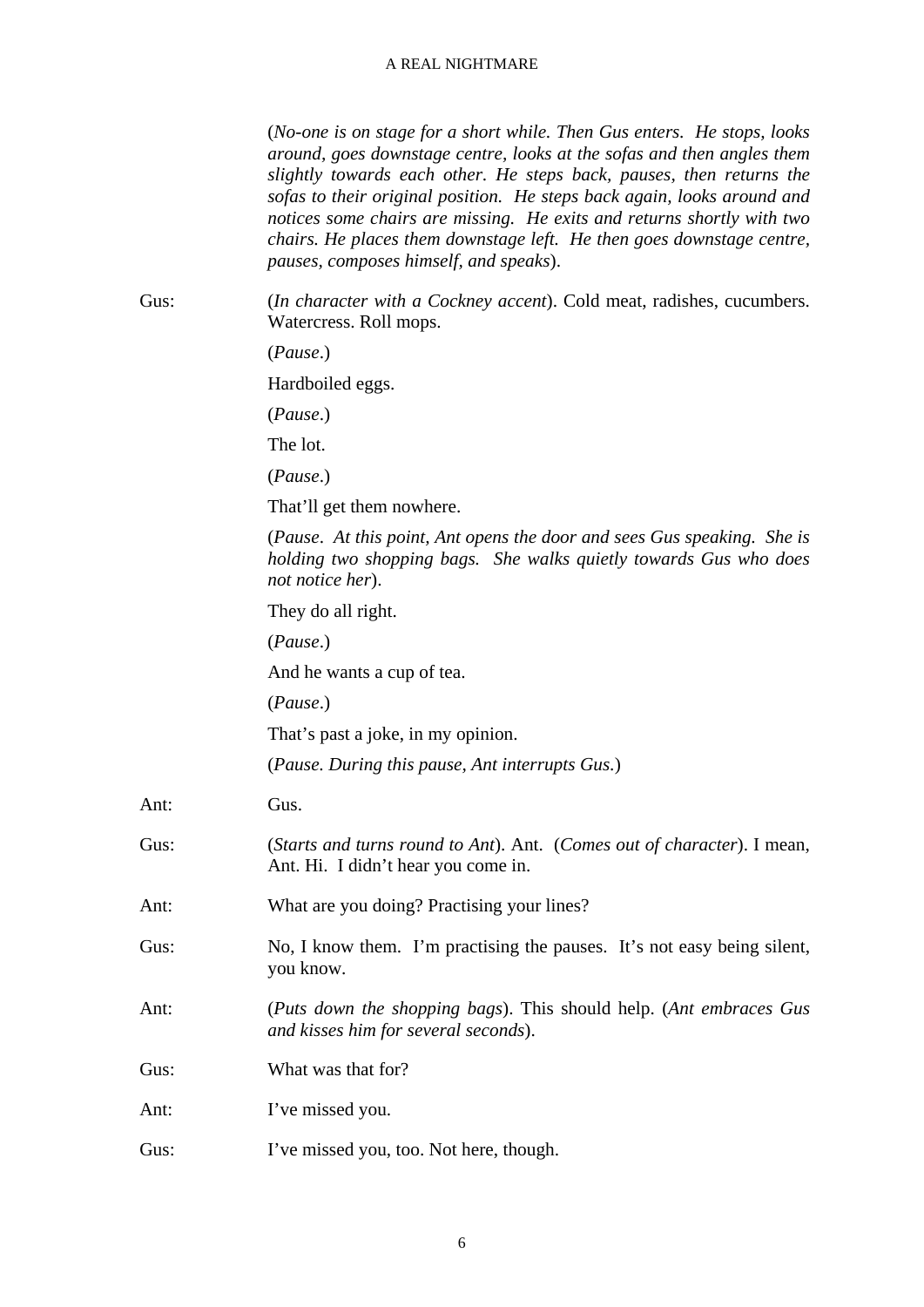| Ant: | Why not? ( <i>Looks around</i> ). There's no-one else here.                                                                                                                                                                              |
|------|------------------------------------------------------------------------------------------------------------------------------------------------------------------------------------------------------------------------------------------|
| Gus: | They could be here any minute. It's too dangerous. What about Dave?                                                                                                                                                                      |
| Ant: | What about him?                                                                                                                                                                                                                          |
| Gus: | We don't want him to find out, do we? That would be curtains.                                                                                                                                                                            |
| Ant: | I think he knows.                                                                                                                                                                                                                        |
| Gus: | W-what do you mean 'I think he knows'?                                                                                                                                                                                                   |
| Ant: | I think he knows about you and me.                                                                                                                                                                                                       |
| Gus: | How? Have you?                                                                                                                                                                                                                           |
| Ant: | No, of course not.                                                                                                                                                                                                                       |
| Gus: | ( <i>Nervously</i> ). Well, how does he know?                                                                                                                                                                                            |
| Ant: | I don't know, but I think he does.                                                                                                                                                                                                       |
| Gus: | What are we going to do?                                                                                                                                                                                                                 |
| Ant: | I don't know.                                                                                                                                                                                                                            |
| Gus: | He's hardly going to take it lying down, is he?                                                                                                                                                                                          |
| Ant: | You'll just have to stand up to him, then, won't you?                                                                                                                                                                                    |
| Gus: | Me? Stand up to Dave?                                                                                                                                                                                                                    |
| Ant: | Yes.                                                                                                                                                                                                                                     |
| Gus: | But Dave's a bully.                                                                                                                                                                                                                      |
| Ant: | I know he's a bully. That's why I want to leave him.                                                                                                                                                                                     |
| Gus: | I don't know, Ant.                                                                                                                                                                                                                       |
| Ant: | What do you mean?                                                                                                                                                                                                                        |
| Gus: | <i>(Hesitates and shakes his head, then speaks)</i> . It's all getting too much<br>for me. Too heavy. (Shakes his head. Gets increasingly nervous. Takes<br><i>a step back</i> ). I'm not sure I can take it anymore. I'm sorry Ant, but |
| Ant: | But what? (Gus does not respond). What is it, Gus? (Pause). You're<br>not giving up on us, are you?                                                                                                                                      |
| Gus: | <i>(Confused)</i> . No, yeroh, I don't know.                                                                                                                                                                                             |